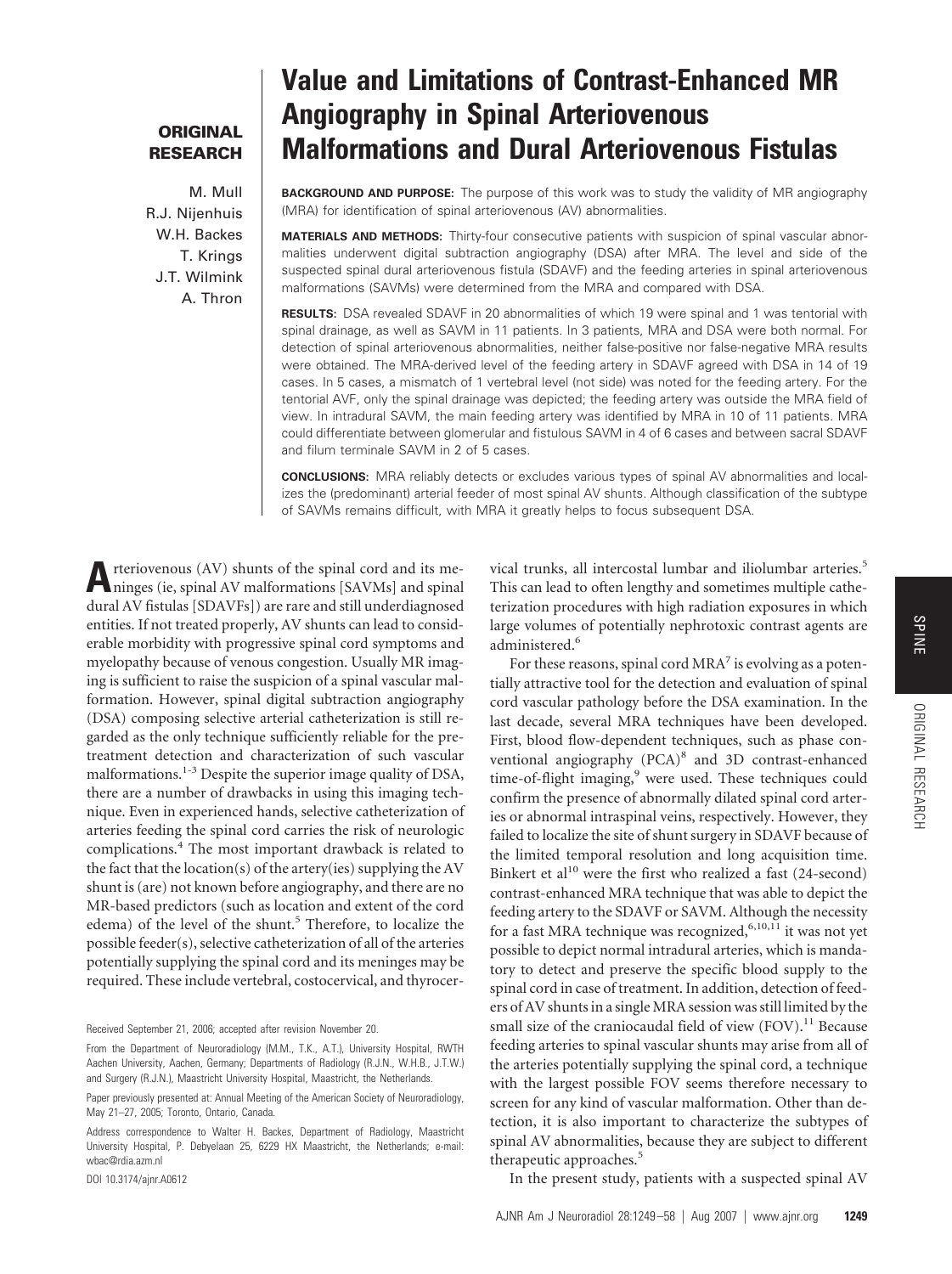abnormality were examined with contrast-enhanced MRA featuring a large (50-cm) craniocaudal FOV and centric *k*space sampling, which enabled the visualization of both normal and pathologic arteries and veins. The MRA images were compared with DSA with regard to the following features: detection of the presence of a spinal AV shunt, localization of its arterial feeder(s), and characterization of the type of AV malformation.

## **Materials and Methods**

#### *Patients*

Between December 2003 and April 2006, 34 consecutive patients (31 men and 3 women) with suspected spinal AV shunts were investigated in 2 centers (Aachen University Hospital, 28 patients; Maastricht University Hospital, 6 patients). The mean age was 59 years (range, 29 –78 years). Referral to MRA was based on clinical data and previous MR imaging findings, raising the suspicion of a SAVM (ie, cord edema and/or perimedullary enlarged vessels). In addition to conventional structural MR imaging of the entire spinal cord, all of the patients underwent a single MRA examination as described below during their routine diagnostic work-up before DSA. The interval between MRA and first DSA examination ranged from 1 to 4 days.

## *Imaging Modalities*

**MRA.**Imaging was performed on a clinical 1.5T MR imaging system equipped with a phased array spine coil. Patients were imaged in the supine position. The MR imaging protocol was composed of 3 different pulse sequences.12 Typically, the MR imaging examination took 30 minutes to perform. First,T2-weighted surveyimageswere acquired to depict the course of the spinal cord as an anatomic reference. Survey scans were acquired in axial and sagittal orientations. Pulse sequence parameters were TR at 2686 ms, TE at 120 ms,flip angle (FA) at 90°, FOV at 500 mm, matrix at 320  $\times$  480 (phase encoding  $\times$  frequency encoding), and 12 4-mm-thick contiguous sections.

Second, MR fluoroscopy was used to determine the optimal scan delay between contrast injection and the start of the MRA acquisition. For this purpose a 2-mL test bolus of gadolinium-based contrast agent (gadopentetate dimeglumine; vial concentration, 0.5 mol/L) was administered. The test bolus was administered at the same injection rate (3 mL/s) as the final bolus using a power injector followed by a 25-mL saline flush. The MR fluoroscopy sequence consisted of a single 80-mm-thick section, which was sagittally positioned through the aorta. This section was acquired once each second for 2 minutes. The pulse sequence parameters were TR at 5.2 ms, TE at 1.4 ms, FA at 35°, FOV at 450 mm, and matrix at 205  $\times$  256. Viewing the series of acquired bolus timing images, the scan delay was defined as the time between start of test bolus injection and maximal enhancement of the entire aorta down to the bifurcation. The obtained scan delay was used to synchronize the sampling of the center of *k*-space with the peak contrast agent concentration in the subsequent MRA acquisition.

To facilitate subtraction MRA, 4 consequent precontrast phases were acquired composed of exactly the same pulse sequence parameters as the contrast-enhanced MRA sequence. These precontrast scans were (automatically) averaged to reduce noise propagation, which is inherent to the subtraction of precontrast from contrast-enhanced images, to enhance small vessel conspicuity. Finally, a dynamic 2-phase 3D fast-spoiled gradient echo pulse sequence with 45 mL of contrast agent was used for MRA. The average precontrast images were subtracted from the corresponding images of the first contrastenhanced phase. The 2 phases served to distinguish relatively early contrast enhancement, which mainly involves (normal and/or pathologic) arteries and pathologic (ie, arterialized) veins, from later enhancement where arteries and arterialized veins but also normal veins are visualized together. Each contrast-enhanced MRA phase took 36 – 40 seconds, depending on the number of sections required to cover the entire axial cross-section of all of the vertebrae included. Imaging was performed without breath-hold. FOV was 500 mm in craniocaudal (frequency-encoding) direction, matrix dimensions were  $464 \times 512$  (phase-encoding  $\times$  frequency-encoding), and acquired pixel size was  $0.9 \times 0.9$  mm. Acquired sagittal sections were 1.2-mm thick and interpolated (using 0-filling in *k*-space) during reconstruction to 0.6-mm-thick sections. The number of sections was individually adjusted (range, 75– 85; 45–51 mm) to include the entire vertebral column usually from T3 down to S5 in the (craniocaudal) FOV. Contrast parameters of the fast-spoiled gradient echo pulse sequence were TR of 5.9 ms, TE of 1.9 ms (partial echo, 62.5%), and FA of 30°. To emphasize the arterial phase of the bolus enhancement relative to the venous enhancement, *k*-space was sampled using elliptical centric ordering in which the first 4 seconds were randomly filled. This centric ordering of *k*-space sampling permitted a higher (effective) temporal resolution than that of the entire acquisition time of 1 dynamic phase (36 – 40 seconds) and allowed separation into arterial and mixed arterial-venous enhancement.

**Catheter Angiography.** Selective IA spinal DSA was performed via a femoral approach in a dedicated biplanar neurangiographic suite. All of the DSA examinations were performed under local anesthesia. Standardized angiography included selective manual injections of 4 –5 mL of 300 mg/mL of iodinated nonionic contrast medium into lumbar and intercostals arteries. If necessary, additional injections into both vertebral arteries, the costocervical arteries, the thyrocervical trunks, and the iliolumbar arteries was added. Imaging was in the anteroposterior direction with 2 frames per second. X-ray parameters were 80 kV, 400 mA, matrix of  $1024 \times 1024$ , and entrance format of  $11 \times 13$  cm yielding a spatial resolution of 2.2 line pairs per millimeter. Oblique and lateral views were added to elucidate the morphology of the fistula zone in SDAVF and the composition of the nidus in SAVM. Film sequences of at least 5–20 seconds were taken, depending on the underlying vascular pathology, to evaluate the venous drainage.

In all of the cases of SAVM, the DSA examination included identification of all of the arteries supplying the thoracolumbar cord. If the preceding MRA examination suggested the level of a SDAVF, spinal conventional angiography included at least injection of the segmental arteries, on both sides, 1 level above and below the suggested level. Selective additional injections of the iliolumbar arteries were necessary in patients with suspected spinal sacral AV shunt. In some patients with extensive thoracolumbar venous congestion, complete spinal angiography was necessary with imaging of the cervical and upper thoracic spine via bilateral vertebral, subclavian, costocervical, thyrocervical, and carotid arteries. More than 1 diagnostic DSA examination after MRA was only required in those 3 patients who had negative MRA results.

**Image Analysis.** The MRA images were postprocessed using maximum intensity projections (MIPs) and multiplanar reformation (MPR). One investigator determined the level and side of the arterial feeder of the AV abnormality<sup>12</sup> and subsequently provided digital images in which the meningoradicular artery supplying the SDAVF or the arterial feeder(s) of the SAVM were displayed optimally for the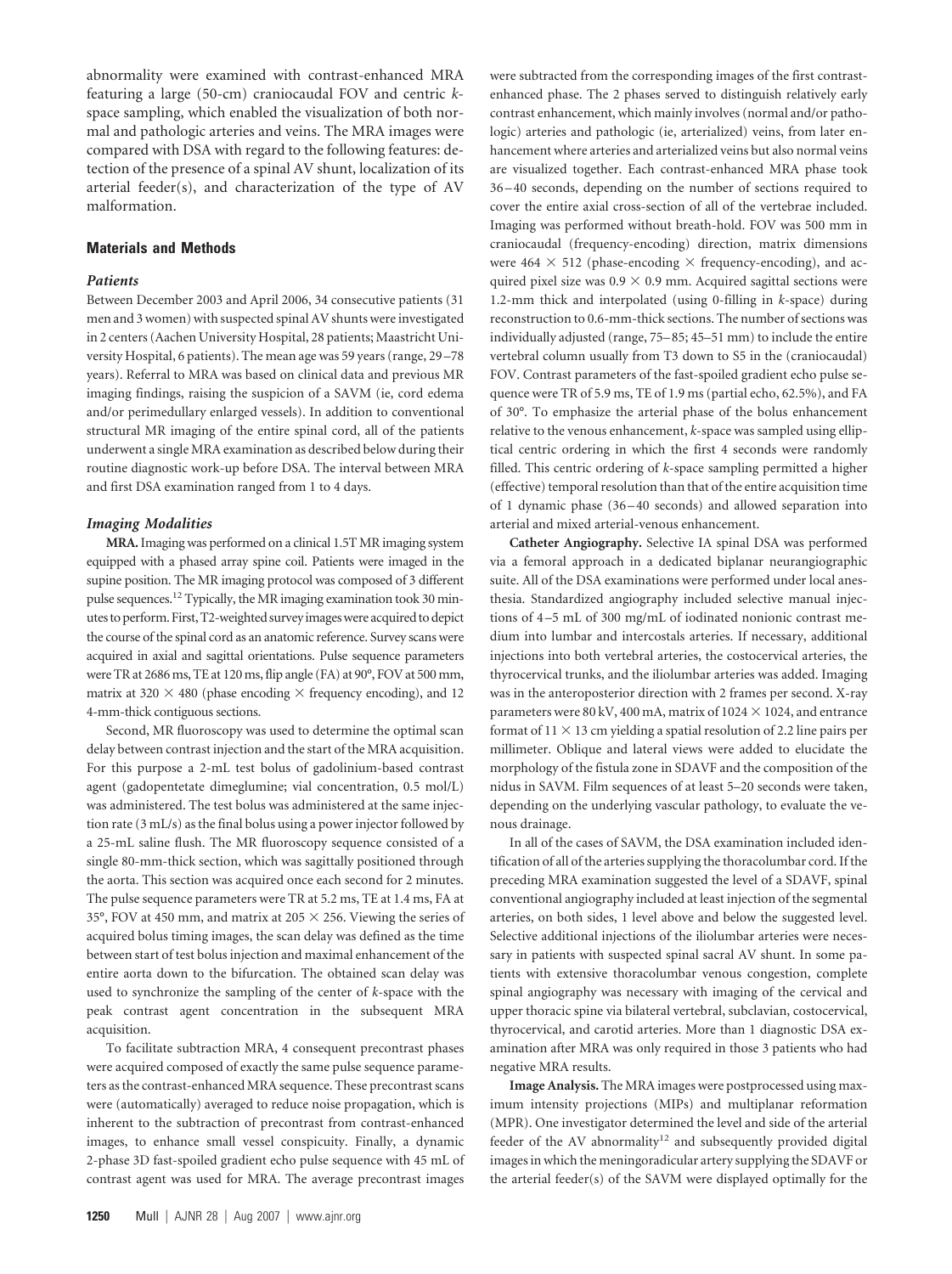#### **Table 1: Dural arteriovenous fistula: Findings at MRA and DSA**

|          |             |                  |      |                  |      | Level and Side |
|----------|-------------|------------------|------|------------------|------|----------------|
| Case No. | Sex/Age (y) | <b>DSA Level</b> | Side | <b>MRA Level</b> | Side | Correct at MRA |
|          | M/69        | L1               |      |                  |      | Yes            |
| 2        | M/63        | T <sub>6</sub>   |      | T <sub>6</sub>   |      | Yes            |
| 3        | F/75        | T <sub>5</sub>   | R    | T <sub>5</sub>   | R    | Yes            |
| 4        | M/38        | T7               |      | T <sub>7</sub>   |      | Yes            |
| 5        | M/64        | S1/2             | R    | S1/2             | R    | Yes            |
| 6        | M/61        | T <sub>6</sub>   | R    | T <sub>7</sub>   | R    | <b>No</b>      |
|          | M/71        | T6/T7*           |      | $T6/T7*$         |      | Yes            |
| 8        | M/72        | T <sub>12</sub>  | R    | T12              | R    | Yes            |
| 9        | M/66        | L3               |      | L3               |      | Yes            |
| 10       | M/72        | L1               | R    | L1               | R    | Yes            |
| 11       | M/70        | T5               | R    | T <sub>5</sub>   | R    | Yes            |
| 12       | M/66        | T <sub>6</sub>   | R    | T <sub>6</sub>   | R    | Yes            |
| 13       | M/61        | T <sub>8</sub>   | R    | T <sub>8</sub>   | R    | Yes            |
| 14       | M/56        | T <sub>5</sub>   | R    | T <sub>6</sub>   | R    | No             |
| 15       | M/55        | T <sub>11</sub>  | R    | T <sub>10</sub>  | R    | No             |
| 16       | M/66        | T <sub>11</sub>  |      | T <sub>10</sub>  |      | No             |
| 17       | M/50        | T <sub>10</sub>  |      | T11              |      | N <sub>0</sub> |
| 18       | M/68        | S1/2             |      | S1/2             |      | Yes            |
| $19***$  | M/77        | L2               | R    | L2               | R    | Yes            |
| $20***$  | M/63        | Tentorial        |      | Outside FOV      |      | Not imaged     |

**Note:**—MRA indicates MR angiography; DSA, digital subtraction angiography; M, male; F, female; L, left; R, right. \* The fistula was located at T7 left, supplied by the segmental arteries T6 and T7.

\*\* Epidural spinal arteriovenous fistula.

\*\*\* Tentorial dural arteriovenous fistula. The fistula was located outside the FOV, but the venous drainage was clearly depicted with MRA.

#### **Table 2: Spinal arteriovenous malformation: Findings at MRA and DSA**

|                                 |            | Location       | <b>DSA</b>          |                    | <b>MRA</b>          |                  | AVM Type                 |
|---------------------------------|------------|----------------|---------------------|--------------------|---------------------|------------------|--------------------------|
| Case No.                        | Sex/Age(y) |                | Dominant<br>Feeder  | Other<br>Feeders   | Dominant<br>Feeder  | Other<br>Feeders | Correct at<br><b>MRA</b> |
| Glomerular type $(n = 3)$       |            |                |                     |                    |                     |                  |                          |
| 21                              | M/39       | Thoracolumbar  | T12                 | T11 I, L1 I        | T12                 |                  | No                       |
| 22                              | M/48       | Thoracolumbar  | L1r                 | T11 I, T12 r       | L1r                 | T11 I, T12 r     | Yes                      |
| 23                              | M/36       | Thoracolumbar  | T91                 | $\frac{12}{2}$     | T91                 | L2               | Yes                      |
| Fistulous type $(n = 3)$        |            |                |                     |                    |                     |                  |                          |
| 24                              | F/43       | Thoracolumbar  | $\lfloor 1 \rfloor$ | T11 r, L1 r, T12 l | L1                  |                  | Yes                      |
| 25                              | M/35       | Thoracic       | T5 r, T6 r          |                    | T5 r, T6 r          |                  | No                       |
| 26                              | M/29       | Thoracolumbar  | T11 r               |                    | T11r                |                  | Yes                      |
| Filum terminale AVM ( $n = 5$ ) |            |                |                     |                    |                     |                  |                          |
| 27                              | M/56       | S4/5           | L1r                 | Iliaca interna I   | L1r                 |                  | Yes                      |
| 28                              | M/44       | L3             | T12                 |                    | T12                 |                  | Yes                      |
| 29                              | M/77       | L4             | L1                  |                    | $\lfloor 1 \rfloor$ |                  | No                       |
| 30                              | M/78       | S <sub>2</sub> | $L3$ $\vert$        |                    | $L3$ $\vert$        |                  | No                       |
| 31                              | M/61       | L5/S1          | T11 I               |                    | L4 r                |                  | N <sub>0</sub>           |

**Note:**—MRA indicates MR angiography; DSA, digital subtraction angiography; M, male; F, female; AVM, arteriovenous malformation.

comparison study with DSA. The MIP images composed the early and late phases. DSA images were documented on plain films.

In all of the patients, MRA images were analyzed before the DSA examination. The report specified whether the MRA was positive or negative for a spinal AV abnormality. Moreover, the Adamkiewicz artery was localized,<sup>13</sup> and the spinal AV abnormality was characterized to differentiate between SDAVF (dural or epidural; Table 1) and SAVM (Table 2). Intradural SAVMs were further subcategorized in 1 of 4 groups depending on the morphology, location, and hemodynamics of the AV shunt: 1) fistulous-type SAVM, 2) glomerular-type SAVM, or 3) SAVMs of the filum terminale. SAVMs on the filum terminale are characterized by an abnormally dilated anterior spinal artery and an extremely distant AV shunt located on the filum terminale. If MRA was positive in suspected SDAVF, the side and segmental level of the fistula and, in cases of suspected SAVM, the side and segmental level of the arterial feeders were searched for. When possible, dominant and nondominant feeders were discriminated in SAVM.

Definite localization and characterization of the vascular pathology was based on DSA findings. Two neuroradiologists experienced with spinal vascular abnormalities evaluated the catheter angiograms for the presence and location of the fistula, including the level and side of the SDAVF. For SAVM, the feeding arteries were evaluated with regard to their level and side, their role in supplying the SAVM (dominant versus nondominant), and whether the SAVM was glomerular or purely fistulous. Because pure glomerular or fistulous SAVMs are rare, the dominating feature defined the type of SAVM.

## **Results**

## *Detection of AV Abnormalities*

AV shunts were present in 31 of 34 patients, of which 30 were spinal and 1 was tentorial with spinal drainage. MRA detected enlarged perimedullary blood vessels in all 31 patients with spinal abnormalities diagnosed by DSA. No spinal vascular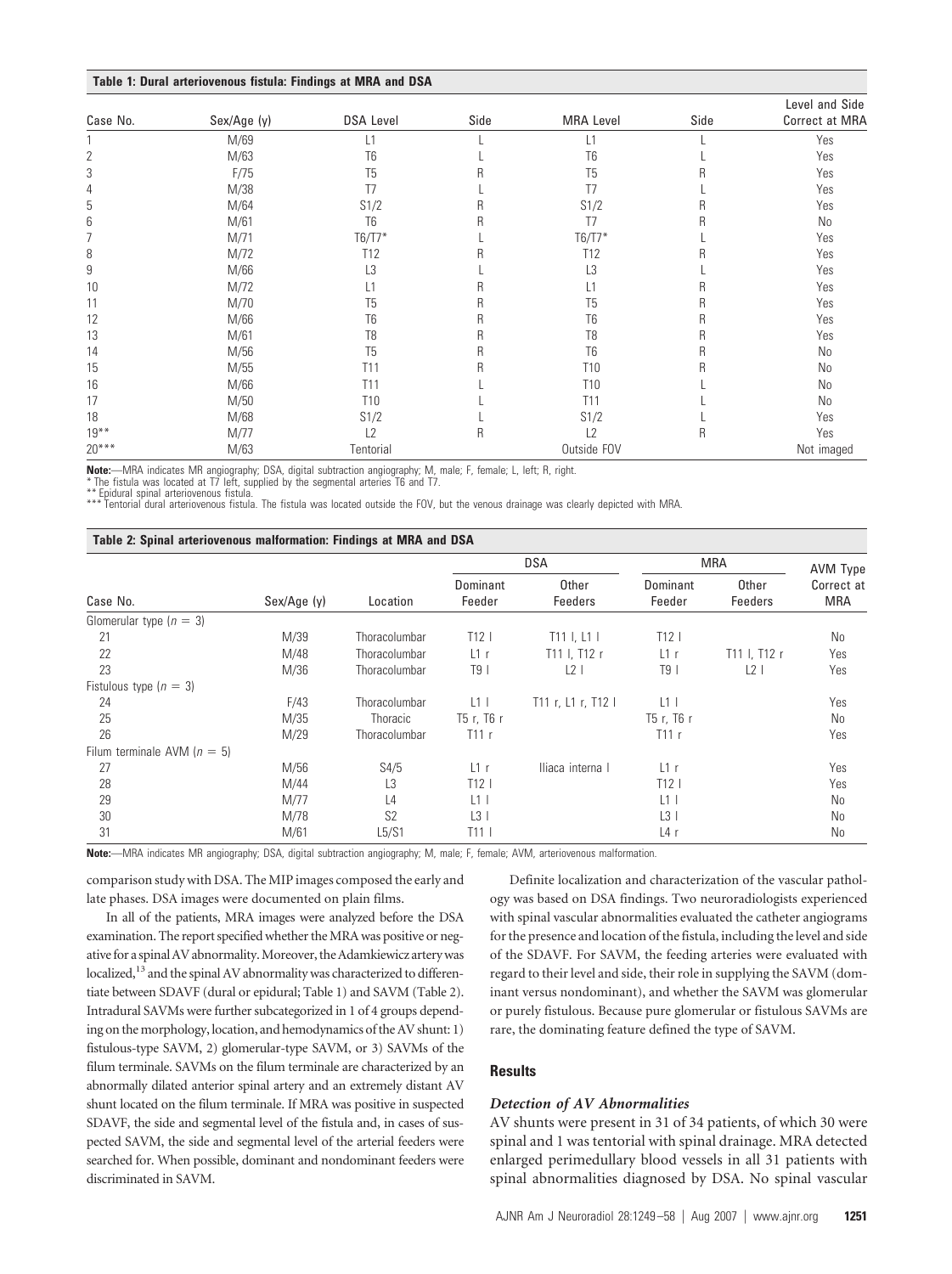

Fig 1. SDAVF in a 61-year-old patient. Comparison of visualization capabilities of MRA and DSA.

*A*, Sagittal T2-weighted image showing signal intensity voids raising the suspicion of a vascular spinal cord abnormality (*small white arrows*).

*B*, Sagittal MIPs of the MRA examination showing the overview and localization of the dilated vein (*small black arrows*).

*C*, In the coronal target MRA MIP the feeding segmental artery of the SDAVF was depicted to derive from the eighth thoracic level (T8) on the left side. Localization of the shunt is at dural level (*gray arrow*).

DSA (*D*) provides more spatial resolution and more insight in the dynamic drainage of the dilated vein compared with MRA (*E*).

abnormalities were found in 3 patients, 2 of whom had a spinal subarachnoid hemorrhage and 1 who had extensive thoracic cord edema suspected to be because of venous congestion. In these 3 patients, complete DSA required up to 4 sessions because of the limitations on the maximum dosage of the contrast medium. No false-positive MRA results were observed in these 3 patients. In 1 patient, a tentorial DAVF was finally encountered. In this subject, the location of the fistula could not be identified by MRA. The extent of the venous drainage visualized by MRA suggested that the fistula was located cranially to the FOV of MRA. The subsequent DSA examination demonstrated a tentorial DAVF with extensive spinal perimedullary venous drainage.

One patient was classified with an epidural AVF. The level of the arterial lumbar feeder in this patient could be defined after MRA pointed to the correct level resulting in a successful DSA examination.

#### *Localization of SDAVF*

In the 19 patients with SDAVF with retrograde perimedullary venous spinal drainage, MRA correctly predicted the level of the fistula within 1 vertebral level in all of the subjects (Table 1 and Figs 1 and 2). Even deeply located sacral fistulas were correctly identified by MRA before DSA (Fig 3). In 5 subjects, a mismatch of 1 vertebral level (not side) was noted (Fig 4). Possible reasons for these mismatches were the poorly visualized proximal part of the draining vein (patients 6,14, and 16) or variants of the segmental arterial supply and the bony structures (patients 15 and 17).

## *Arterial Feeders in SAVM*

Eleven patients were identified with an SAVM, which were localized in the thoracolumbar region in 6 subjects (Fig 5) and on the filum terminale in 5 subjects (Fig 6). Fistulous-type SAVMs were found in 3 patients. Five patients had an AVM of the filum terminale. Three patients had a glomerular-type SAVM with a distinct nidus of abnormal vessels between the arterial and venous side. This nidus could be seen clearly in the parenchymal MR image. MRA and DSA findings are listed in Table 2.

The main arterial feeder could be identified in 10 of 11 cases of SAVM with MRA. There were 5 patients with additional feeders demonstrated by DSA. MRA could only depict additional feeders in 2 patients (patients 22 and 23).

In the thoracolumbar region, differentiation between glomerular and fistulous SAVM was successful with MRA in 4 of 6 patients. For the filum terminale SAVM, the dilated main arterial feeder was found in 5 of the 5 patients. However, classification of this rare type of abnormality by MRA was only possible in 2 patients. In the remaining 3 patients, DSA was necessary to correctly classify this abnormality.

## **Discussion**

#### *Current Findings*

This study has shown to what extent contrast-enhanced MRA may serve to detect, localize, and characterize various types of spinal AV shunts in patients with suspected AV malformations, with selective spinal angiography as the reference study.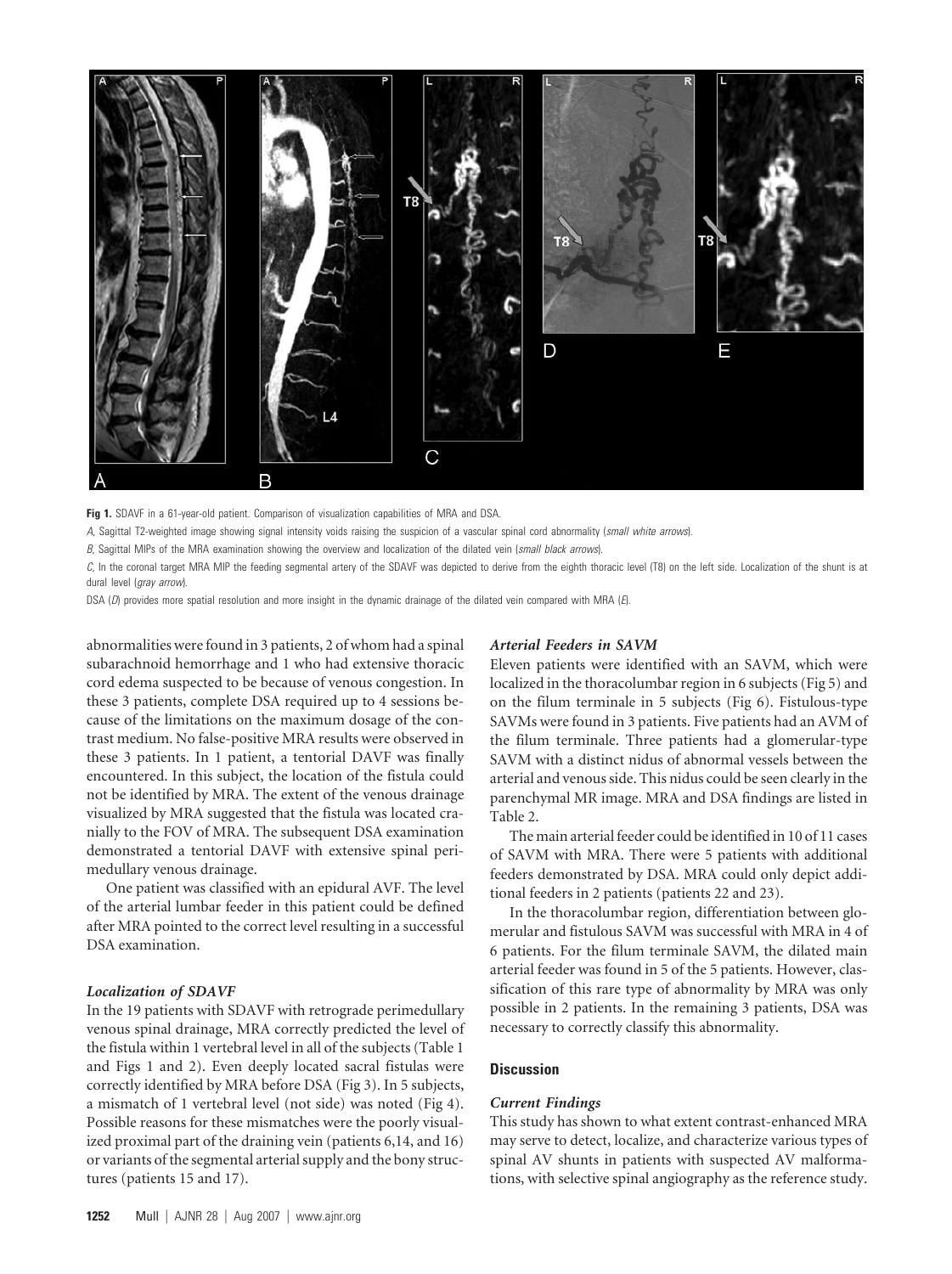

The most important finding of this study was the observation that no false-positive and no false-negative MRA results were obtained regarding AV shunts of the spinal cord in a relatively large series of patients who harbor a rare disease. Consequently, because detection or exclusion of spinal AV abnormalities by MRA was found to be very accurate for both SDAVF and SAVM, it may in the future be possible to avoid burdensome diagnostic conventional angiography procedures. Furthermore, MRA may substitute for DSA for follow-up diagnostic procedures.

One may argue that one patient, who had a (cranial) tentorial dural AV fistula, was not correctly diagnosed by MRA. However, MRA visualized the associated pathologically arterialized veins and guided the subsequent DSA examination to the cranium. In this scan protocol, we did not include the cervical spine for 2 reasons: there is a technical restriction in the number of coil ele-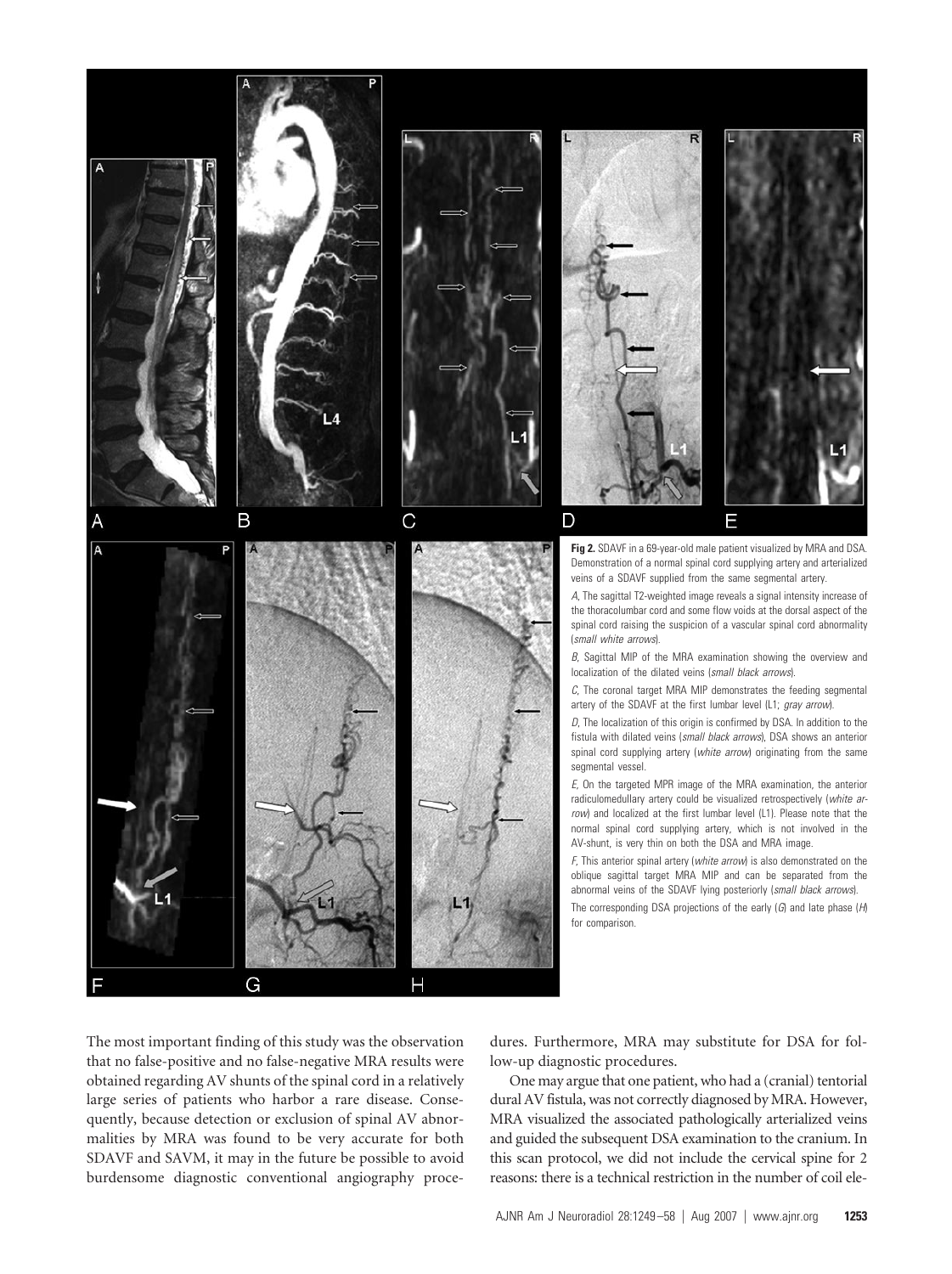

Fig 3. Sacral SDAVF in a 64-year-old male patient visualized by MRA and DSA. Advantage of MRA in demonstrating vascular abnormality in a large FOV.

*A*, Sagittal T2-weighted image showing extensive spinal cord edema and only some enlarged vessels raising the suspicion of a vascular spinal cord abnormality (*small white arrows*). *B*, Sagittal MIP of the MRA examination showing the overview and localization of an early filled and dilated vein (*small black arrows*).

*C*, In the enlarged view, the dilated vein of the filum terminale is more clearly depicted (*black arrows*).

The coronal target MRA MIP shows the arterialized filum vein (*D, small black arrows*) in the same projection in which DSA (*E*) could confirm the localization of the very small shunt at the first sacral level (*gray arrow*).

ments that can be used at once, and SDAVF of the cervical spineis exceedingly rare.<sup>3</sup> Therefore, we opted to use the elements that covered the entire thoracic, lumbar, and sacral region.

#### *Diagnostic Spinal MRA*

The possibility of MRA identifying spinal cord vascular pathology was recognized previously in a number of studies. Mascalchi et al<sup>8</sup> found PCA suitable for the detection of SDAVFs and the arterial feeders of SAVMs in a high percentage  $(\leq 12$  of 15) of patients. Detection of draining veins, localization of the fistula, and localization of normal arteries were, however, limited or in some cases not possible because of their low blood flow or small dimensions. Bowen et al,<sup>9</sup> on the other hand, by using contrast-enhanced 3D steady-state MRA, were able to visualize the dilated spinal cord veins associated with SDAVFs. Although these pathologic veins pointed toward the site of the AV shunt, the shunt itself was difficult to depict, and normal intradural arteries were not observed. The main reason for this appears to be the fact that the contrast material was distributed over the relatively large veins and adjacent (background) tissue, which obscured the visualization of the small arteries and the shunt surgery zone. Binkert et al<sup>10</sup> avoided contaminating venous and background enhancement by applying a fast (24-second) contrast-enhanced MRA technique and showedin a limited number of patients that the localization of the feeder of SDAVFs (2 of 3 patients) and the classification of SAVMs (6 of 6 patients) were feasible.

Recently, the studies of Farb et al<sup>11</sup> ( $n = 9$ ) and Luetmer et al<sup>6</sup> ( $n = 31$ ) demonstrated that SDAVFs can be accurately localized using an MRA technique in which the AV contrast was emphasized with a bolus injection of contrast agent similar to our technique. Unfortunately, the craniocaudal FOV was limited (28 cm and 36 cm, respectively), thereby missing the level of the fistula in 5 patients in the study by Farb et  $al<sup>11</sup>$ and in 6 patients in the study by Luetmer et al.<sup>6</sup> In neither study described above was it possible to demonstrate normal intradural arteries because of their small calibers of 1 mm or less and because of the course, which is similar to perimedullary and radicular veins.

In the present study, we have improved on these previous techniques by consistently visualizing the Adamkiewicz artery and its continuation in the anterior spinal artery by the temporal separation of early phases (arteries and arterialized veins) from relatively late phases of enhancement (arteries and veins together). Moreover, using our technique, it was demonstrated that it is possible to visualize even small abnormal blood vessels of the lumbosacral spine in patients with SDAVF and SAVM of the filum terminale.

The contrast-enhanced MRA technique used in this study is similar to the one used previously for the preoperative detection of the Adamkiewicz artery in patients about to undergo thoracoabdominal aortic aneurysm surgery.<sup>14</sup> The relevance of detecting the Adamkiewicz artery in spinal AV shunts is illustrated by the case demonstrated in Fig 2, in which the radiculomeningeal artery supplying the SDAVF also gave rise to the Adamkiewicz artery. For this case, cautious treatment is required to avoid interruption of the blood supply to the Adamkiewicz artery, because there is increased risk for developing paraplegia.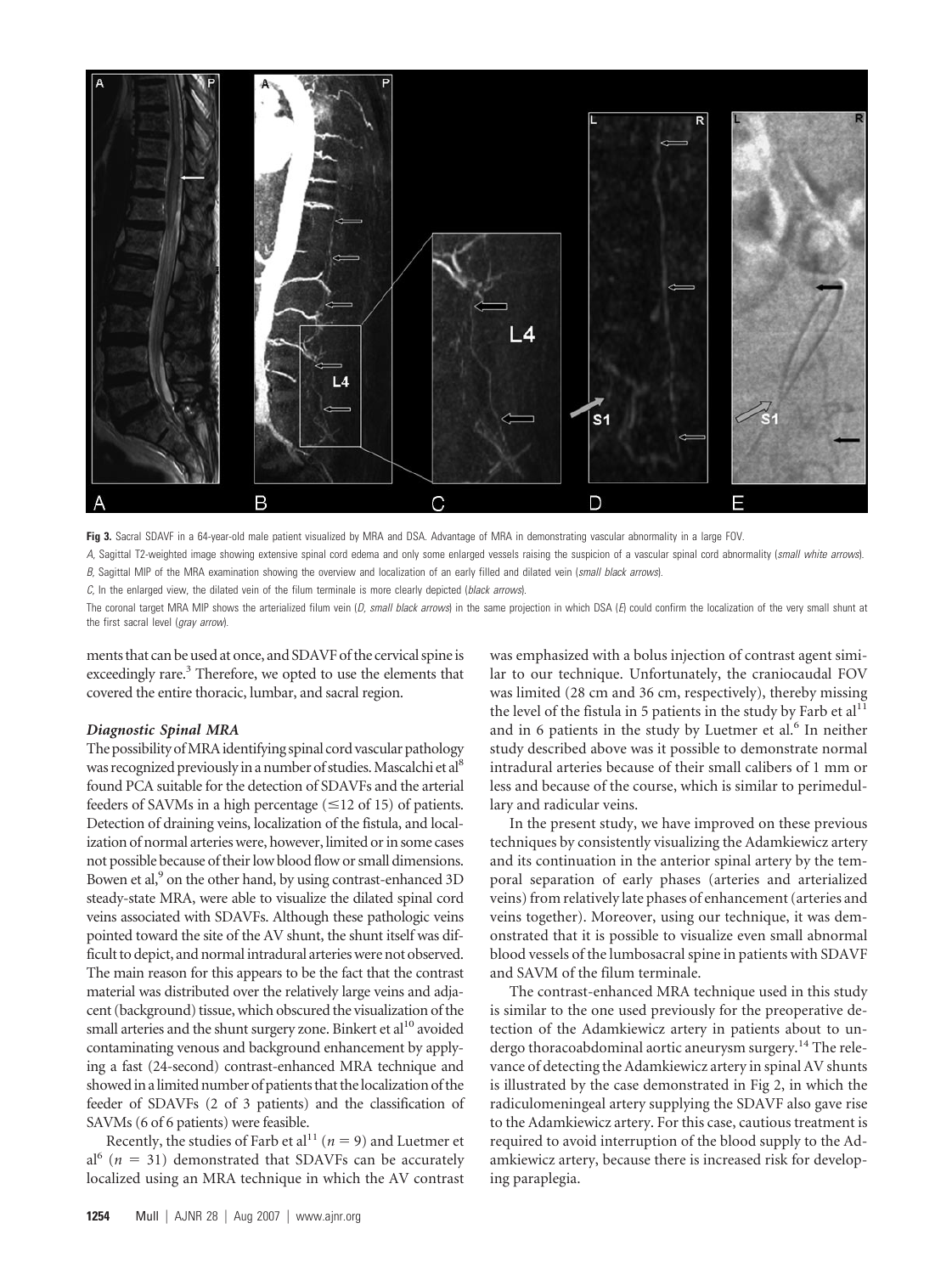

**Fig 4.** SDAVF in a 61-year-old male patient visualized by MRA and DSA. Misinterpretation of the segmental level of origin on MRA.

*A*, Sagittal T2-weighted image showing spinal cord edema (*small white arrows*).

*B*, Sagittal MIP of the MRA examination showing the overview and localization of the dilated vein (*small black arrows*).

*C*, In the coronal target MRA MIP the feeding segmental artery of the SDAVF was falsely localized by just 1 level at the seventh thoracic level (T7; *black arrow*).

*D*, DSA shows that the feeding segmental artery (*gray arrow*) originates from the sixth thoracic level (T6).

*E*, Selective injection of segmental artery T7 (*black arrow*) shows no supply to the SDAVF. Retrospectively, the correct level (*gray arrow*) could be identified on the target MRA MIP (*C*).

The combination of a relatively large craniocaudal FOV (50 cm), a high gadolinium dose (0.3 mmol/kg) administered as a bolus, subtraction with noise-reduced precontrast images, and the synchronization of central *k*-space sampling to the contrast bolus arrival provides amore complete diagnostic examinationin which normal and abnormal arteries and veins can be distinguished, the AV shunt zone can be visualized, the predominant arterial feeders can be localized, and the venous drainage pattern can be displayed in a single MRA examination.

#### *Limitations*

Despite these improvements, there are limitations. Detection of multiple arterial feeders in cases with extensive fistulous SAVM remains limited to the largest feeders. Small additional feeders remain unnoticed with MRA. Although MRA was able to detect AV abnormalities of the sacral spine, differentiation between a sacral SDAVF or filum terminale SAVM was not possible in all of the cases. Likewise, subclassification of SAVMs in terms of glomerular and fistulous was not successful in all of the cases and still requires conventional angiography.

It should be stressed that the reliability of contrast-enhanced MRA for the purpose described in this study is strongly dependent on the quality of postprocessing (ie, MPR), which is elaborate and time-consuming  $(\leq 1$  hour) and requires considerable skill and dedication. A possible limitation of the current study is the fact that only a single investigator created the postprocessed MRA images for comparison with DSA. A study involving the use of multiple independent investigators would allow for the assessment of the interobserver variability of the specialized postprocessing steps.

Only 3 patients, who showed no abnormality after performing MRA and conventional angiography, were included. A larger true negative population would increase the clinical value of this comparative study. However, because of the applied selection criteria, which were based on clinical data and previous MR imaging findings, the number of patients who showed no abnormality was quite small.

## *Future Improvements*

A future possibility to characterize a SAVM more accurately would be the use of a second MRA examination in addition to the first MRA with the large FOV. In the second MRA examination, a smaller FOV could focus on the vascular pathology detected in the first MRA examination and could reveal more details of the fistulous zone and/or arterial feeders.

Future developments that may allow us to improve the MRA examination are the use of high T1-relaxivity (eg, blood pool) contrast agents. This could enable the more detailed depiction of the shunt surgery zone rather than merely localizing the arterial feeder. Whether the use of a blood pool agent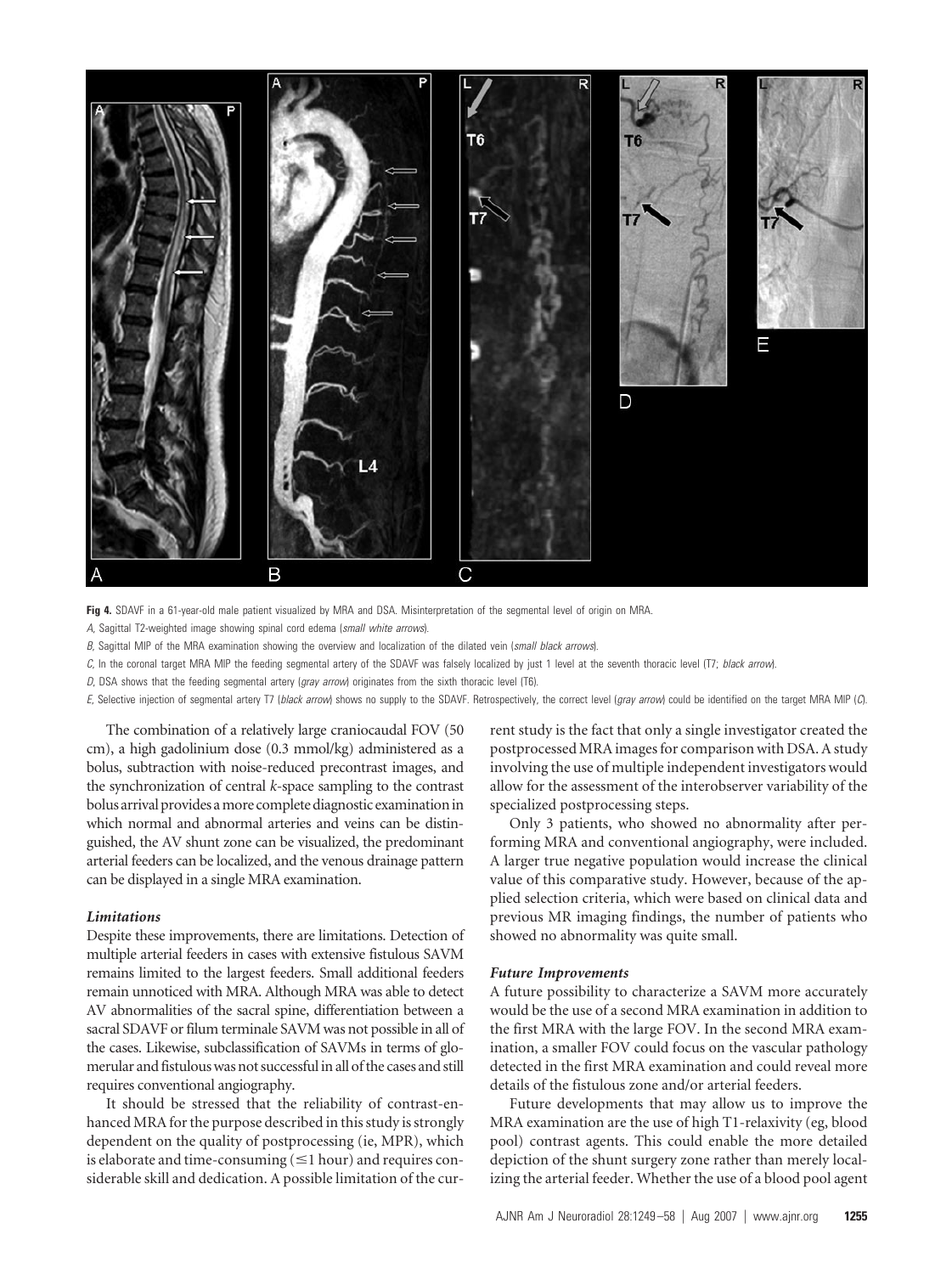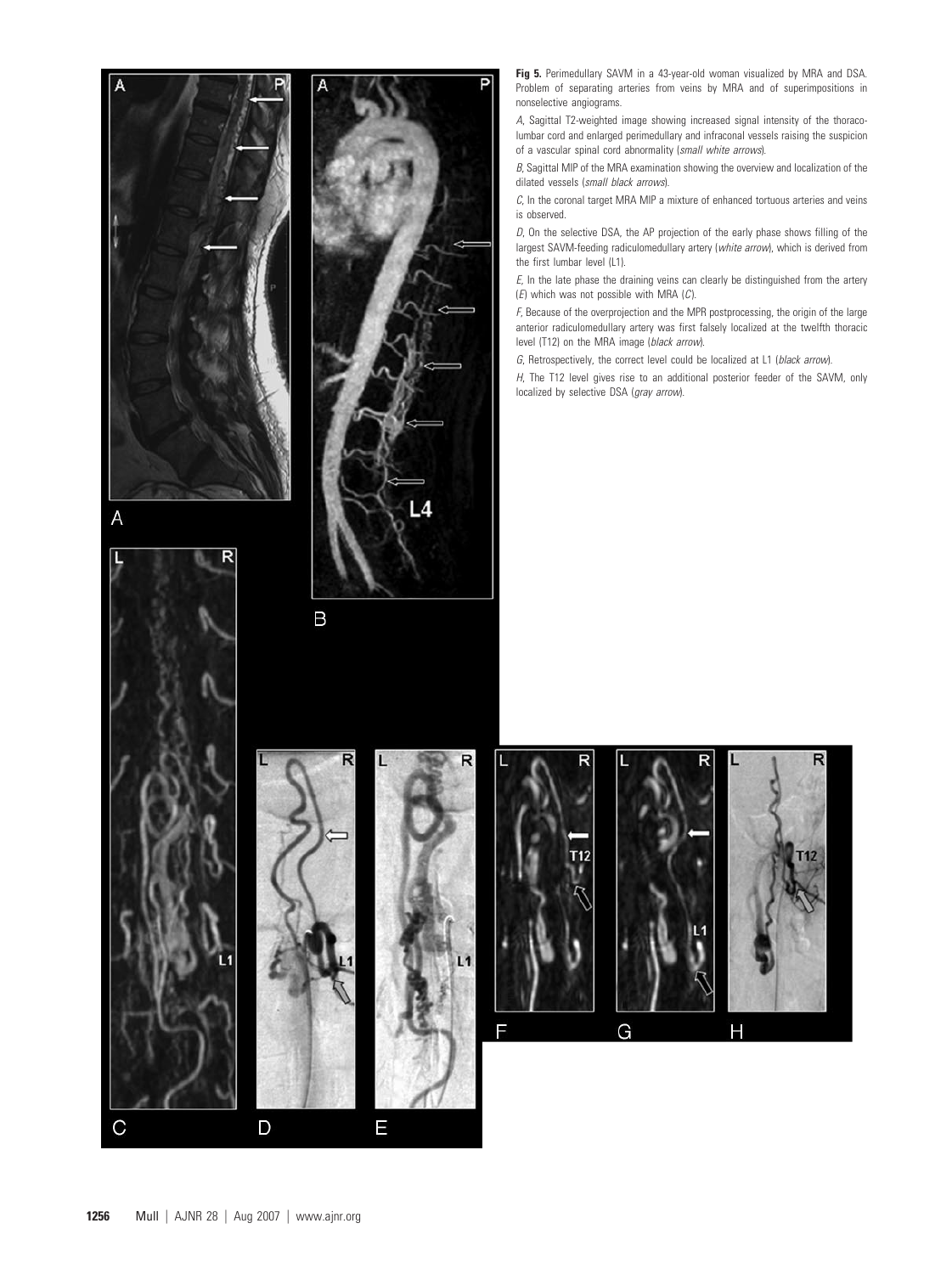

itself is sufficient to improve the visualization of the small spinal cord vasculature remains uncertain, because the conventional gadolinium contrast material remains within the intravascular compartment because of the blood-cord barrier.

In theory, imaging could improve when changing to a 3T magnet, because it offers better signal intensity-to-noise characteristics that can be used to increase spatial and temporal resolution and to better depict smaller vessels. However, there is in our opinion no obvious benefit in changing from a 1.5T to a 3T mag**Fig 6.** SAVM of the filum terminale in a 61-year-old male patient visualized by MRA and DSA. Problem of differentiation between this rare type of SAVM and SDAVFs because of difficult shunt localization and vessel identification in the present MRA.

*A*, Sagittal T2-weighted image showing enlarged infraconal vessels raising the suspicion of a vascular spinal cord abnormality (*small white arrows*); no signal intensity

*B*, Sagittal MIP of the MRA examination showing the overview and localization of the

*C*, The blood vessel demonstrated on the coronal target MRA MIP could retrospectively be identified to be an enlarged anterior radiculomedullary (*white arrow*) and anterior spinal artery with origin from the eleventh thoracic level. DSA for comparison (*D*).

*E-G*, The continuation of this anterior spinal artery to the filum terminale (*white arrowheads*) is the feeding artery for this type of AVM situated at the level of L4 in this individual case (*gray arrow*). Differentiation of the feeding artery, which is running downward (*white arrowheads*), and the arterialized vein (*black arrowheads*), which is running upward, is only possible with a good time resolution of the selective angiogram as shown on the DSA images in early (*F*) and late phases (*G*).

net. The major advantage of the 1.5T system is the ability to use a dedicated spine coil, which enables a sufficiently homogeneous FOV up to 500 mm but is not (yet) available for our 3T MR imaging system. The large FOV helps to localize the variable origin of the feeders of the vascular abnormalities, as well as the Adamkiewicz artery, along the entire thoracolumbar-sacral spinal cord. Achieving such a large FOV is not possible with current 3T systems. Moreover, the stronger field inhomogeneities near the vertebral bodies seem to counteract the increase in signal in